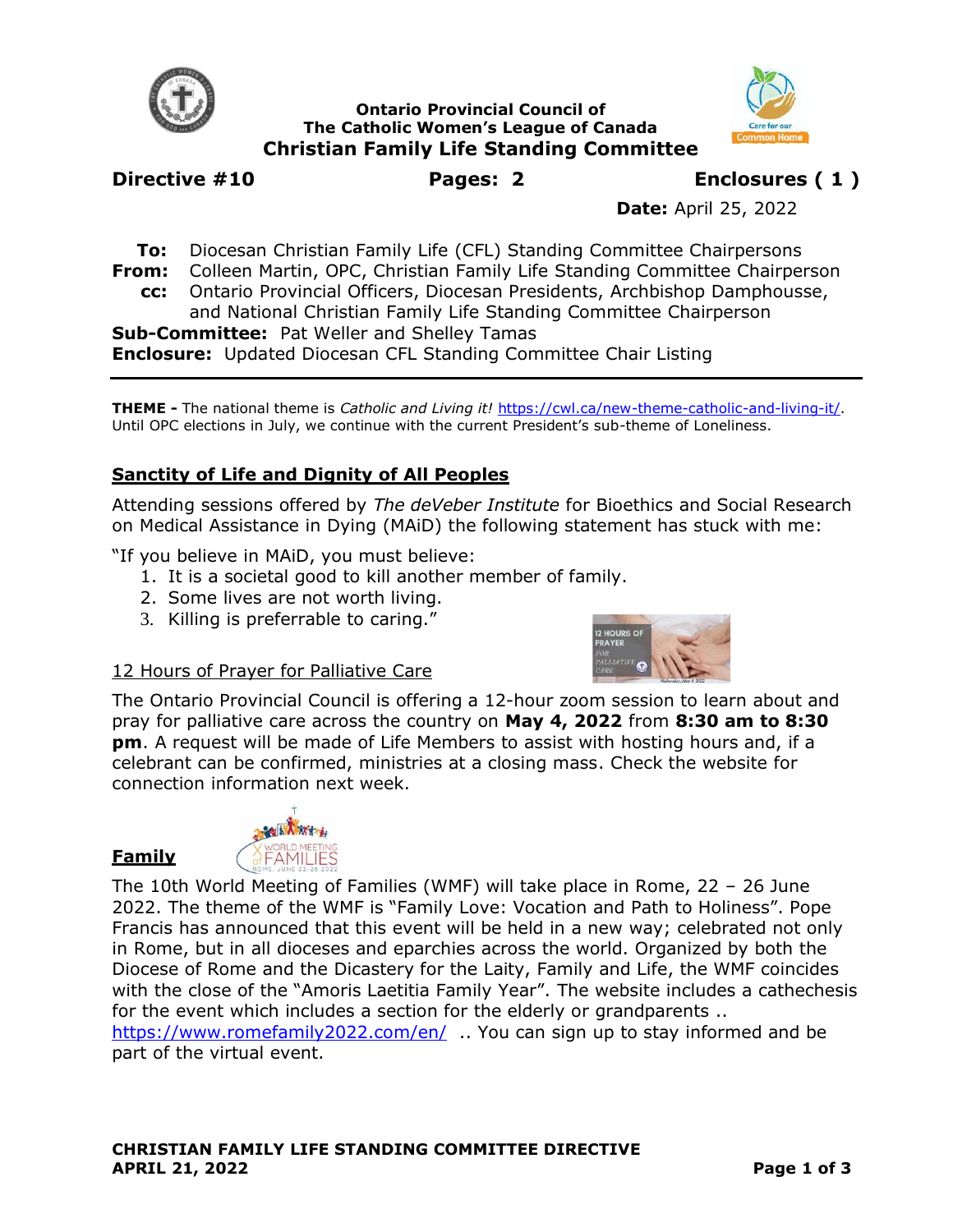

# **Vocations**

Reminder\*\* The 59th World Day of Prayer for Vocations will be held on Sunday, May 8 this year. Resources are available here:<https://worlddayofprayerforvocations.com/>

### Bishop Bernard F. Pappin Bursary Fund

Bishop Bernard F. Pappin passed away on August 27, 1998 while serving as Spiritual Advisor to the Ontario Provincial Council of The Catholic Women's League of Canada. In his memory a Bursary Fund has been established by motion of the Provincial Council for the purpose of assisting diocesan seminarians in need of personal financial support.

The Bishop Bernard F. Pappin Memorial Bursary Fund is financed solely by donations from Catholic Women's League Councils. The Bursary Committee of the Ontario Provincial Council administers the Bursary. The committee will review applications and award bursaries annually after the submission deadline of January 31.

**Please contact seminarians** from your diocese/parish to be sure they are aware of the Bishop Bernard J. Pappin Bursary Fund. There were no applications received the past two years but now that the world is reopening we are hopeful seminarians will once again reach out to access this monetary support for them personally as they explore their vocation.

Information is available on the provincial website here: <https://cwl.on.ca/forms/>

**Special Events:** Day of Prayer for Palliative Care – May 4, 2022 World Day of Prayer for Vocations – Sunday, May 8, 2022 National March for Life 2022 – Thursday, May 12, 2022 International Family Day – May 15, 2022 World Meeting of Families – June 22 – 26, 2022 OPC Convention Sunday, July 10 – Wednesday July 13, 2022 Grandparents Day – Sunday, September 11, 2022 Life Chain – Sunday, October 2, 2022



YOUCAT A great way to rediscover your faith Available on line or check your local diocesan office

Remember to refer, from time to time, to the Executive Handbook on the National website here….[https://www.cwl.ca/wp](https://www.cwl.ca/wp-content/uploads/2017/12/606-Executive-Handbook-2014.pdf)[content/uploads/2017/12/606-Executive-Handbook-2014.pdf](https://www.cwl.ca/wp-content/uploads/2017/12/606-Executive-Handbook-2014.pdf)